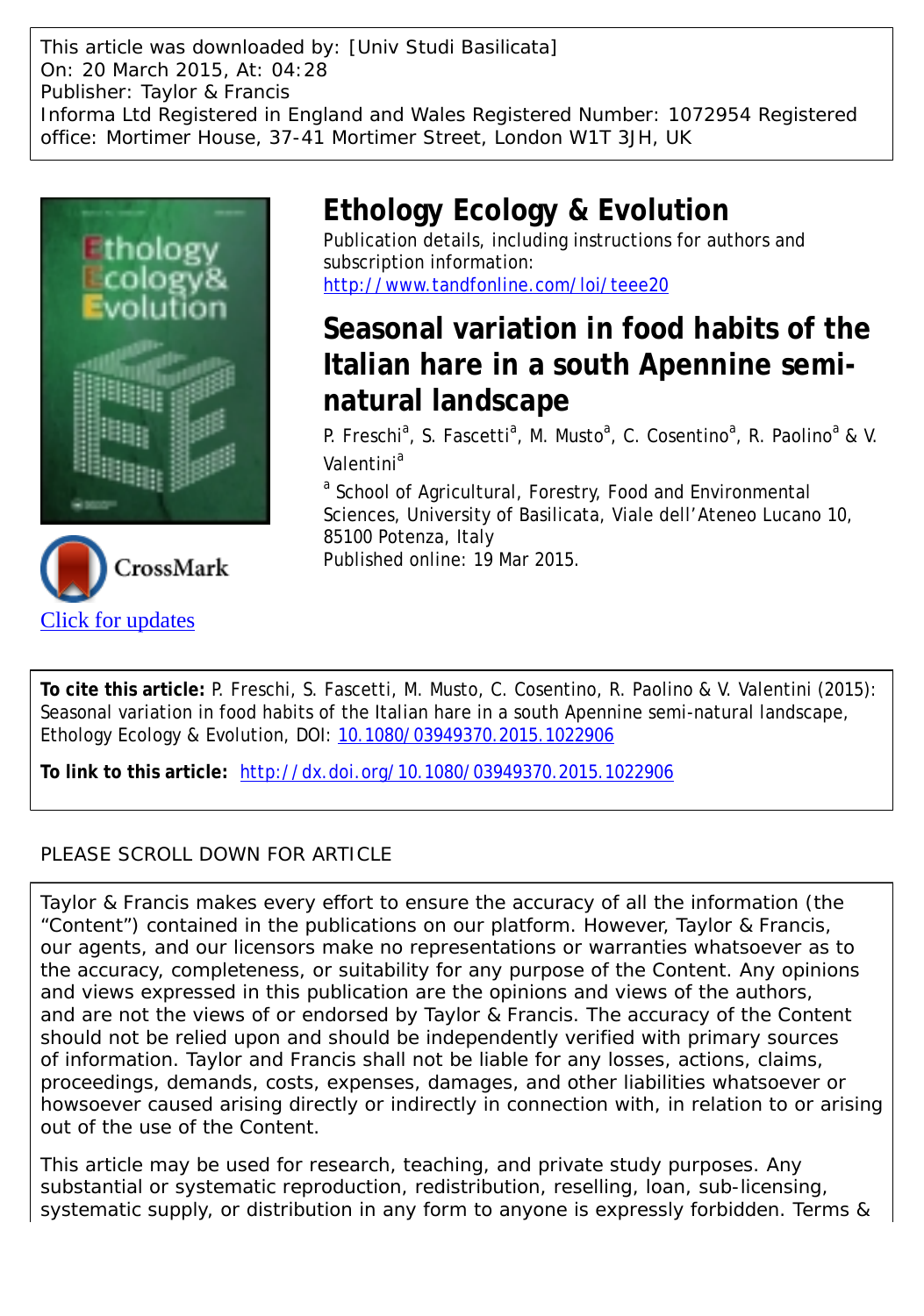Conditions of access and use can be found at [http://www.tandfonline.com/page/terms](http://www.tandfonline.com/page/terms-and-conditions)[and-conditions](http://www.tandfonline.com/page/terms-and-conditions)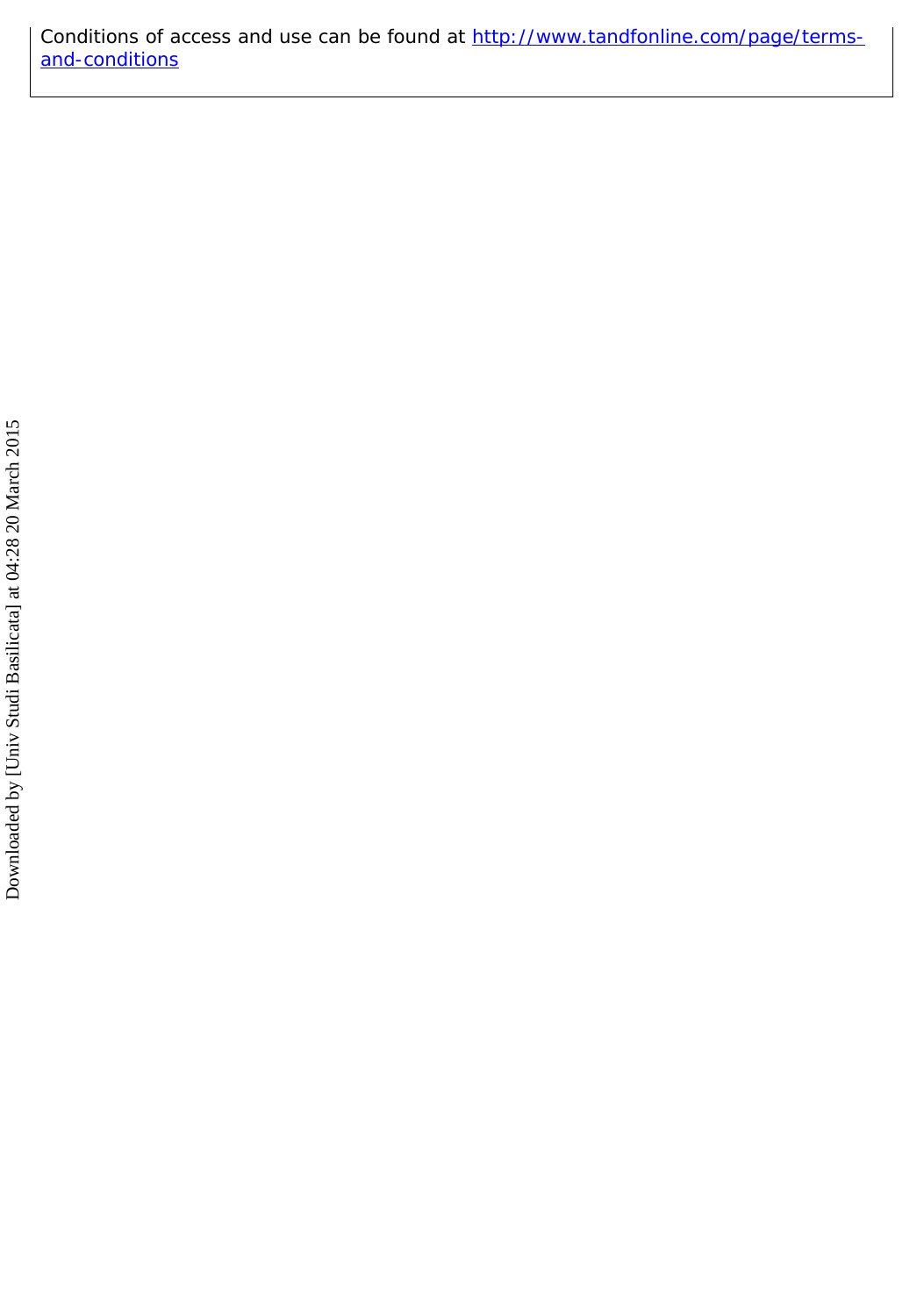

## Seasonal variation in food habits of the Italian hare in a south Apennine semi-natural landscape

P. Freschi <sup>1,2</sup>, S. Fascetti <sup>1</sup>, M. Musto <sup>1</sup>, C. Cosentino <sup>1</sup>, R. Paolino <sup>1</sup> and V. VALENTINI<sup>1</sup>

<sup>1</sup> School of Agricultural, Forestry, Food and Environmental Sciences, University of Basilicata, Viale dell'Ateneo Lucano 10, 85100 Potenza, Italy

Received 8 July 2014, accepted 19 February 2015

The Italian hare is a species of hare endemic to central and southern Italy and to Sicily. It has been classified as a 'vulnerable' species by the International Union for Conservation of Nature (IUCN), as it is considered to have a high risk of extinction in the next decade. Despite its endangered status, little is known about its feeding habits. In the present study, the seasonal pattern of diet composition of a population of Italian hare occupying a semi-natural landscape was estimated by using the micro-histological technique of faecal analysis. The results showed that hares had a diversified diet, consuming plant parts from over 70 species. Like other Lepus sp., the Italian hare consumed a large amount of herbaceous plants (e.g. Brachypodium sylvaticum, Trifolium pratense, Allium subhirsutum and Festuca arundinacea), although it complemented its diet seasonally with fruits of Prunus spinosa, Pyrus piraster and Malus sylvestris. Analysis of similarities (ANOSIM) evidenced significant differences among seasons, as a consequence of the seasonal occurrence of the various food items. Spring and autumn ( $R = 0.7482$ ,  $P = 0.001$ ), as well as spring and winter  $(R = 0.7398, P = 0.001)$ , showed low diet similarities; these results were supported by similarity percentage analysis (SIMPER, average dissimilarity:  $> 71\%$  between spring and autumn;  $> 69\%$  between spring and winter) with taxa like P. spinosa, Cirsium strictus, T. pratense and Rosa canina making the greatest contributions to these differences. Higher similarities were instead found when comparing other seasons. This seasonal pattern of diet composition was clearly depicted in the graph from nonmetric multidimensional scaling (n-MDS) ordination. Our results highlight the importance of some plant taxa in the diet of the Italian hare and could be useful in managing reintroduction programs.

KEY WORDS: diet, faecal analysis, Lepus corsicanus, micro-histological techniques, multivariate analysis.

<sup>2</sup> Corresponding author: Pierangelo Freschi, Scuola di Scienze Agrarie, Forestali, Alimentari ed Ambientali, Università degli Studi della Basilicata, Viale dell'Ateneo Lucano 10, 85100 Potenza, Italy (E‑mail: [pierangelo.freschi@unibas.it](mailto:pierangelo.freschi@unibas.it)).

<sup>© 2015</sup> Dipartimento di Biologia, Università di Firenze, Italia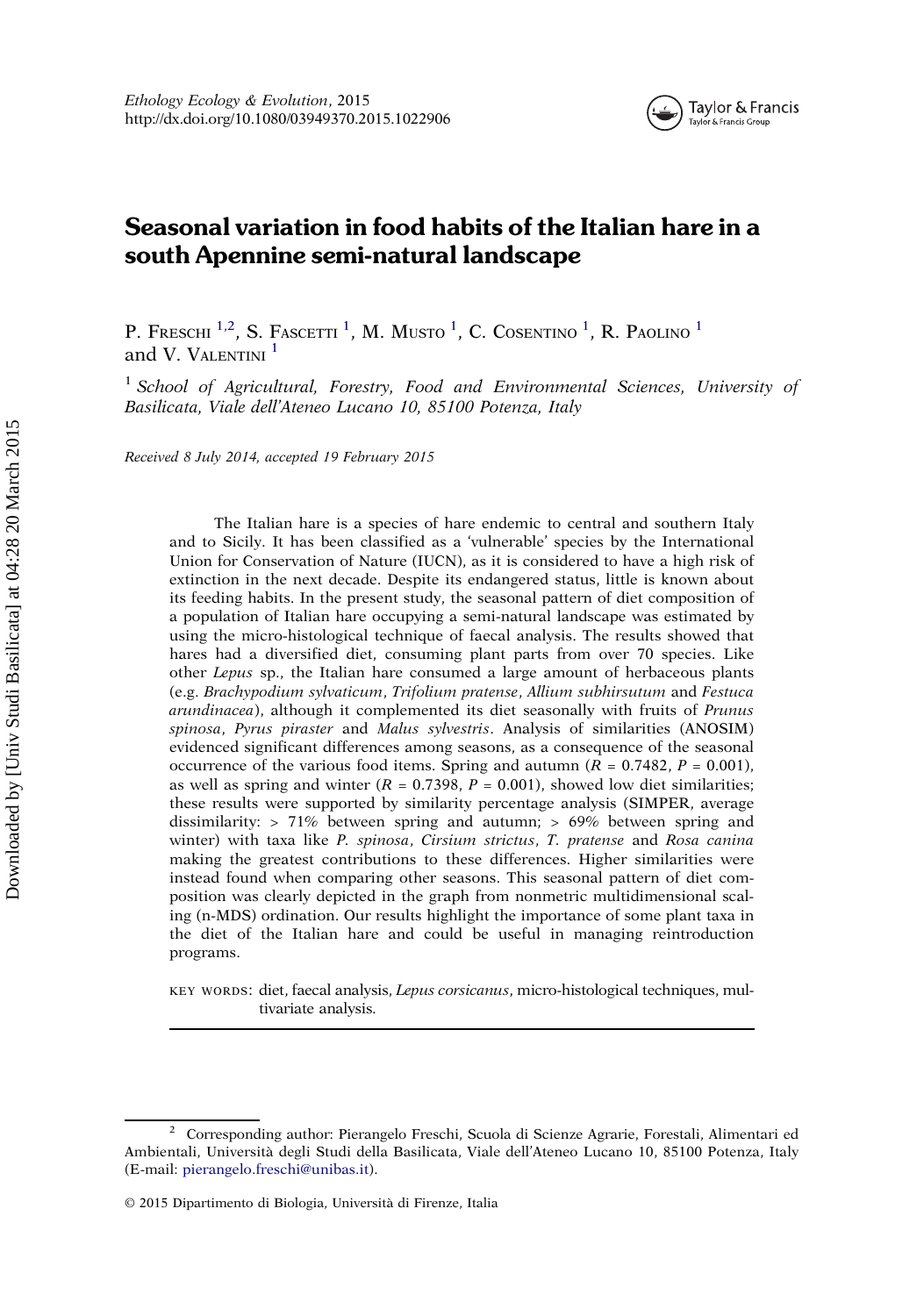#### **INTRODUCTION**

Populations of the Italian hare *(Lepus corsicanus)* have dramatically declined in central and southern Italy during the past few decades, due to illegal hunting, habitat fragmentation and a possible competition with the European hare (Lepus europaeus) (ANGELICI et al. [2008\)](#page-14-0). Consequently, the International Union for Conservation of Nature (IUCN)'s Red List of Threatened Species has classified the Italian hare as 'vulnerable', because it is considered to have a high risk of extinction in the next decade (RONDININI et al. [2013\)](#page-16-0).

A first important step towards the conservation of the Italian hare dates back to 2001, with the publication of the Italian Action Plan for  $L$ . *corsicanus*. This plan provides all the available information on distribution, status and limiting factors of this species (TROCCHI & RIGA [2001\)](#page-16-0). The plan also stresses the improvement of knowledge on the biology and ecology of the Italian hare as important key factors for its conservation.

In recent years, there has been an increasing amount of literature on different aspects concerning this lagomorph, such as its morphometric and morphological characteristics (PALACIOS [1989](#page-15-0), [1996;](#page-15-0) RIGA et al. [2001\)](#page-16-0), its population genetic structure and phylogenetic relationships (PIERPAOLI et al. [1998](#page-15-0), [1999](#page-16-0)), its distribution range (ANGELICI & LUISELLI [2001\)](#page-14-0), its health status (DANTAS-TORRES et al. [2011](#page-14-0)), etc.

An understanding of the feeding habits of the Italian hare is also essential to identify potential factors influencing the population viability of this taxon, as well as for protection of its elective habitats. However, to date, few studies on the feeding habits of the Italian hare have been conducted. A first contribution describes the diet of the Italian hare from Sicily (DE BATTISTI et al. [2004\)](#page-14-0), where the species is quite widespread and does not appear to be threatened (LO VALVO et al. [1997](#page-15-0)). In continental Italy, an early description of the feeding habits of this species is that of TROCCHI & RIGA [\(2005\)](#page-16-0). More recent studies (FRESCHI et al. [2014a](#page-14-0), [2014b](#page-14-0)) have been carried out in in the Regional Park of Gallipoli Cognato Piccole Dolomiti Lucane, which, since 2006, has joined a conservation initiative that aims to recover the Italian hare in the Basilicata region (south of Italy).

One of the aspects of diet yet to be exhaustively addressed is that concerning the selection of food items in accordance with their seasonal availability in the environment (FRESCHI et al. [2014a](#page-14-0)). Therefore, in the present study, carried out in the same protected area, we evaluated the seasonal feeding ecology of the Italian hare.

#### **METHODS**

#### Study area

For pellet sampling, a research study area ([Fig. 1](#page-4-0)) which spans approximately 1.78 km<sup>2</sup>, with altitudes ranging from 610 (northern slopes) to over 900 (southern slopes) m above sea level, was chosen within the Park (headquarter coordinates: 40°30ʹ49.65"N, 16°8ʹ35.70"E). The mean annual air temperature of the northern slopes is approximately 4 °C lower than that of the southern slopes (11 vs 15 °C). The average annual rainfall varies from 671 mm in the northern slopes to 910 mm in the southern slopes. May and November are the wettest months generally across the area, whereas the warmest months, July and August, are also the driest.

The vegetation of the site includes a wide mosaic of grasslands of secondary origin, spread thickets of dwarf bushes (e.g. Crataegus monogyna, Prunus spinosa, Pyrus amygdaliformis, Phyllirea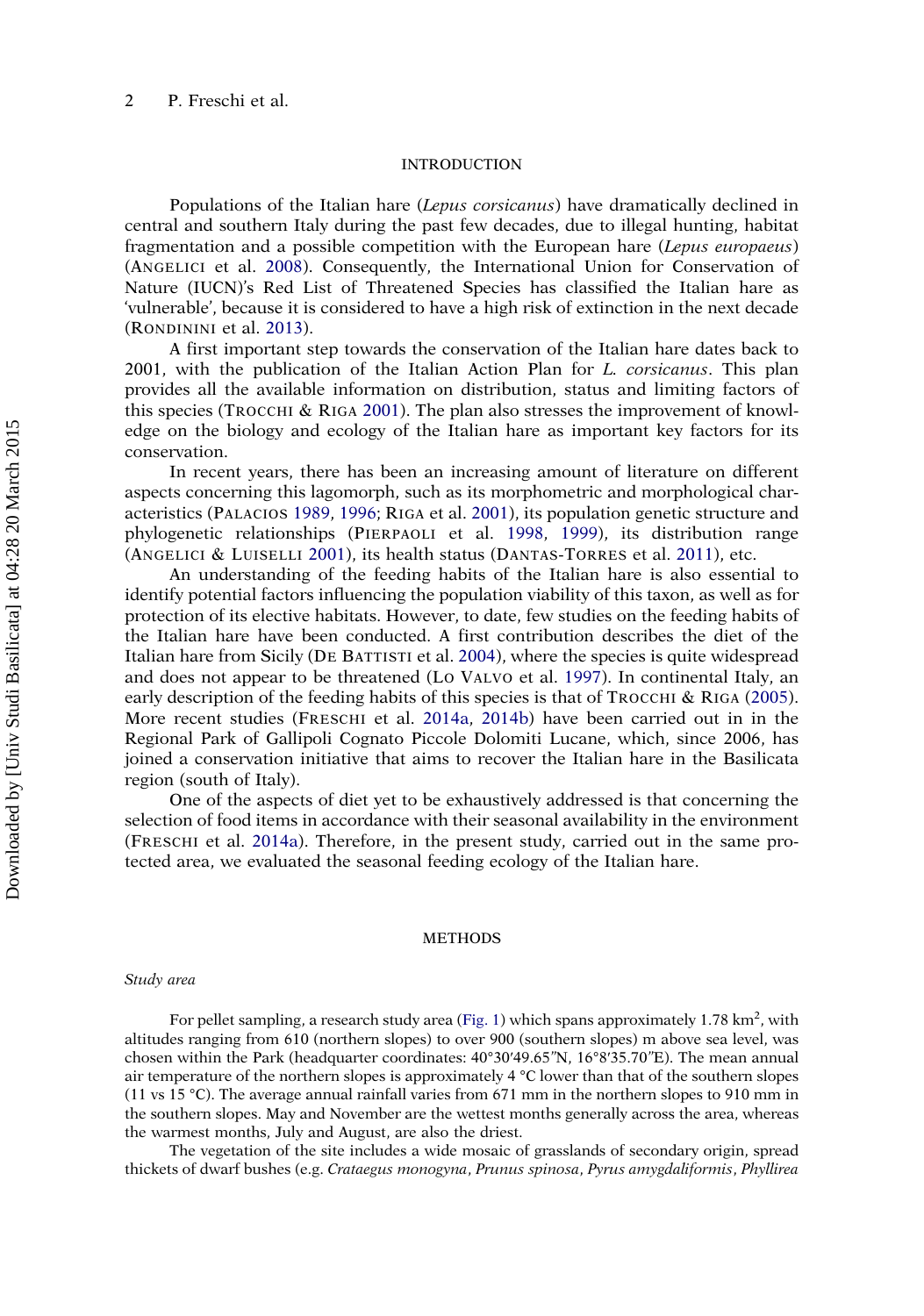<span id="page-4-0"></span>

Fig. 1. — Map showing the location of the study area within the Regional Park Gallipoli Cognato Piccole Dolomiti Lucane (southern Italy).

latifolia) and few oaks (mainly Quercus virgiliana). The grasslands are characterised by a very high species density. These communities are dominated by hemicriptophytes, but, in the driest conditions, they may be also characterised by several chamaephytes. Among the plants more typically found in the ground vegetation, we mention Brachipodium sp., Bromus sp., Carex sp., Sanguisorba minor, etc. Overall, the vegetation of this site is mainly peculiar to the habitat 6210 Semi-natural dry grasslands and scrubland faces on calcareous substrates (Festuco-Brometalia; Habitats Directive, 92/43/EEC).

The exclusive presence of the Italian hare in this study area was ascertained by monitoring activities carried out by the Park (e.g. captures, total censuses, DNA analysis, etc.) within the aforementioned conservation initiative. At the time of the current study, the index of occurrence of the Italian hare in the site was 14 hares/km<sup>2</sup>.

#### Collection and processing of faecal pellets

Collection of fresh faecal pellets took place from December 2011 to November 2012 along eight replicate transects ( $2 \times 200$  m), which were separated from one other by  $\sim 100$  m, and spatially distributed throughout the study area. Pellets were collected monthly in each transect from different droppings. From each collection, a minimum of six pellets, of various sizes and formats, were mixed to form a single composite sample. Throughout the year, 96 samples were analysed (eight per month).

The processing of faecal pellets followed the method described by PAUPÉRIO & ALVES ([2008](#page-15-0)), with some modifications. Briefly, each composite sample was first ground in a mortar and then cleared in a 0.05 M solution of sodium hydroxide (NaOH) for 2 hr. Thereafter, it was washed with distilled water over a 63-µm sieve, and the retained material was collected over filter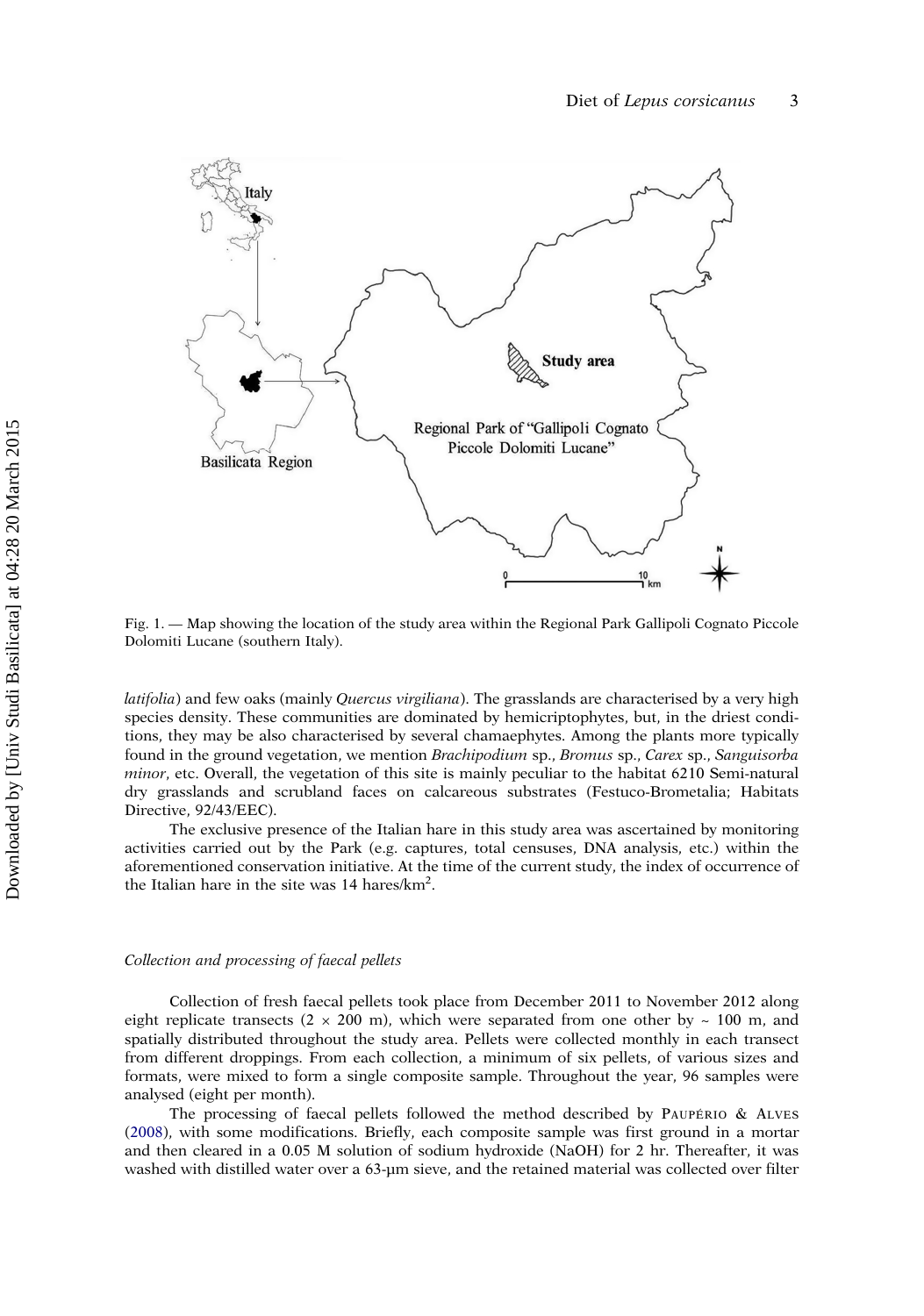#### 4 P. Freschi et al.

paper, dried and mounted in glycerol gelatine on five microscope slides. Finally, in each slide, the first 10 non-overlapping plant fragments were counted in systematic transects across a slide along alternate rows. A total of 400 fragments were recorded in each month.

#### Diet composition analysis

Diet composition was determined by the micro-histological identification of indigestible plant fragments recorded in each slide (BAUMGARTNER & MARTIN [1939](#page-14-0); DUSI [1949\)](#page-14-0). Despite its recognised limitations related to differential digestibility of plant material (HOLECHEK et al. [1982\)](#page-15-0), this method is widely used to investigate food habits in different herbivores. Moreover, it is particularly useful for endangered species, since it does not interfere with the behaviour of the animals and does not require handling/collecting/killing individuals. Therefore, given the threatened status of the Italian hare, we considered this method the most appropriate for studying its food habits.

Identification of plant species was carried out by comparing the different features and dimensions of the epidermal cells and other valuable taxonomical structures (e.g. trichomes and stomata form) of the recovered fragments with those of a plant reference material prepared (methods described by MAIA et al. [2003](#page-15-0)) by collecting monthly leaves, stems, flowers and fruits of the plants found in the study site. This reference material (136 plant species) is available at the Laboratory of Environmental and Applied Botany, University of Basilicata. Images of identified fragments were also acquired with a Leica EC3 digital camera (Leica Microsystems, Bannockburn, IL, USA) linked to software for image analysis (Leica LASV4.1).

The taxonomic nomenclature of the identified taxa follows CONTI et al. [\(2005\)](#page-14-0). The fragments that were not identified to the species level were classified as 'unidentified', and were not included in our data set.

#### Statistical analysis

Monthly data were summed up to obtain seasonal and annual amounts of identified plant taxa fragments. Seasons were defined as spring (1 March–31 May), summer (1 June–1 August), autumn (1 September–30 November), and winter (1 December–29 February). Seasonal and annual values were used to calculate the relative percentage  $(rp)$  of a taxon by season and year (i.e. annual consumption), respectively,

$$
rp = (n/N) \times 100,
$$

where  $n$  is the number of identified fragments attributed to a given taxon in a given season (or in the year);  $N$  is the total number of identified fragments in that given season (or in the year). The above formula was also applied to calculate the following seasonal relative percentages of unidentified fragments: 10.63% (spring); 10.48% (summer); 9.77% (autumn); 12.37 (winter).

Numerical abundances of identified taxa were also analysed through non-parametric multivariate techniques using the Primer v6 software (CLARKE & GORLEY [2006\)](#page-14-0). A similarity matrix was constructed by means of the Bray–Curtis similarity coefficient by first applying fourth-root transformation on species abundance to downweight the contribution of the most abundant species. From this matrix, an ordination of the samples of each season was performed by means of nonmetric multidimensional scaling (n-MDS) with cluster overlay. A measure of goodness of fit of the n-MDS ordination was given by the stress value. A low stress factor  $(0.2)$  corresponds to a good ordination with no real prospect of a misleading interpretation (CLARKE & WARWICK [2001](#page-14-0)). Analysis of similarities (ANOSIM) was then applied to the Bray–Curtis similarity matrix using 9999 permutations to test for statistically significant differences in diet composition between samples collected in each season. The contribution of each taxon to the average dissimilarity between seasons was calculated using the similarity percentage analysis (SIMPER) procedure in PRIMER. A detailed description of the aforementioned statistical procedures can be found in CLARKE ([1993\)](#page-14-0).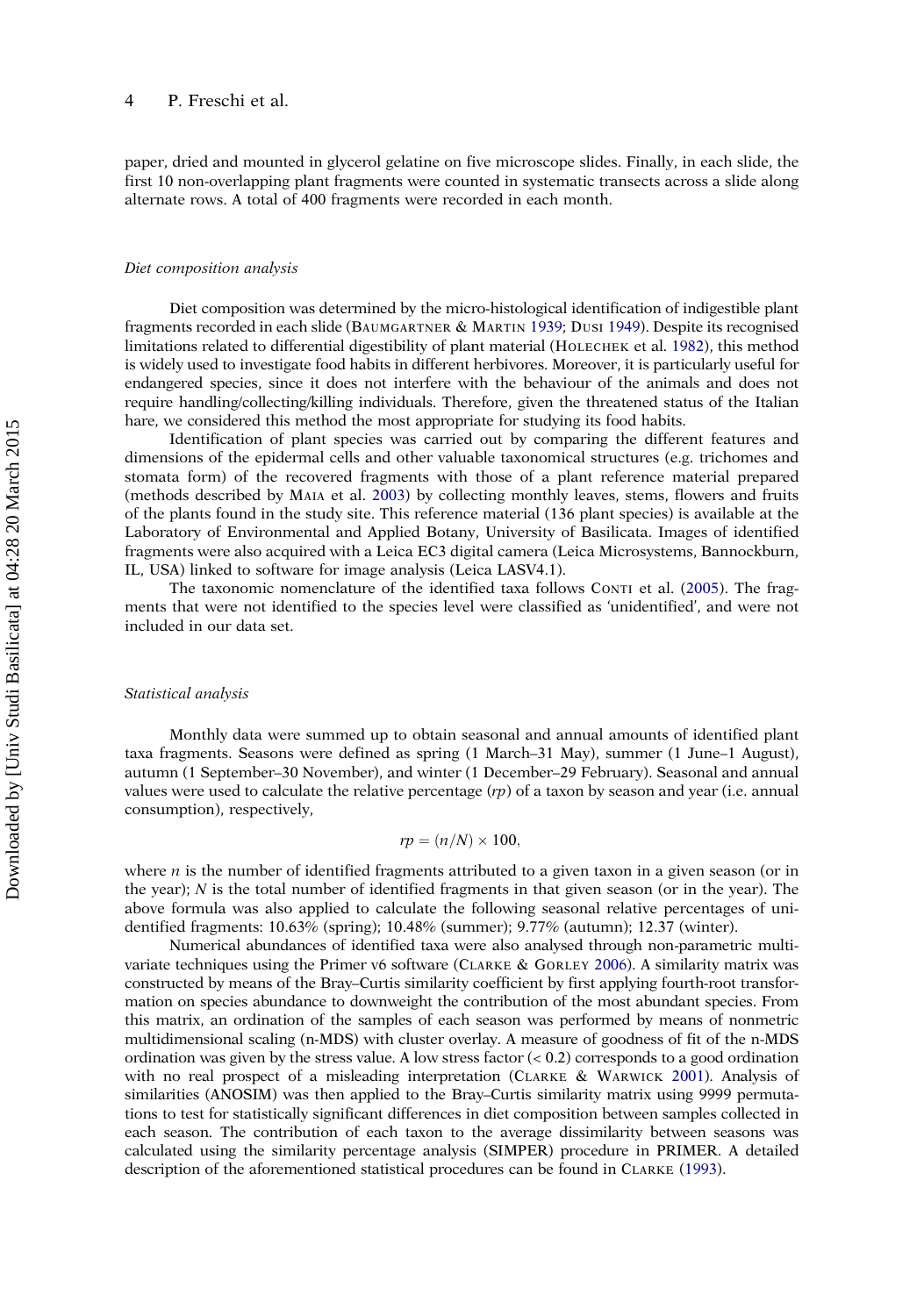#### RESULTS

#### Diet composition

A total of 73 plant taxa were identified in the faecal pellets of L. corsicanus (Table 1). The overall ingestion rate (i.e. annual consumption) ranged from 0.01 to 7.98%. Over half of the taxa (44 of 73) were ingested in low percentages (< 1%), and

| able |  |
|------|--|
|      |  |

|                              |              | Seasons          |        |                  |                    |
|------------------------------|--------------|------------------|--------|------------------|--------------------|
| Taxa                         | Spring       | Summer           | Autumn | Winter           | Annual consumption |
| Achillea collina             | $\mathbf{0}$ | 0.08             | 1.27   | 0.37             | 0.54               |
| Aegilops geniculata          | 0.20         | 0.00             | 0.00   | 1.80             | 0.68               |
| Agrimonia eupatoria          | $\mathbf{0}$ | 0.42             | 0.13   | 0.02             | 0.11               |
| Allium subhirsutum           | 5.12         | 3.46             | 7.21   | 6.23             | 5.91               |
| Allium triquetrum            | 7.31         | 1.67             | 0.95   | 2.71             | 2.83               |
| Arabis collina               | $\bf{0}$     | $\boldsymbol{0}$ | 0.08   | $\bf{0}$         | 0.02               |
| Bellevalia romana            | 2.42         | 0.84             | 0.63   | $\mathbf{0}$     | 0.75               |
| Bellis perennis              | $\mathbf{0}$ | 0.04             | 0.02   | 0.03             | 0.02               |
| Brachypodium pinnatum        | $\mathbf{0}$ | 1.25             | 1.16   | 0.68             | 0.79               |
| Brachypodium sylvaticum      | 21.41        | 8.05             | 3.89   | 4.77             | 7.98               |
| Bromus racemosus             | $\Omega$     | 1.90             | 0.02   | 0.21             | 0.37               |
| Buglossoides purpurocaerulea | $\mathbf{0}$ | 0.04             | 0.13   | 0.29             | 0.15               |
| Capsella bursa pastoris      | $\mathbf{0}$ | 0.11             | 0.02   | 0.58             | 0.23               |
| Carex distachya              | 2.55         | 2.70             | 1.25   | 5.26             | 3.15               |
| Carex flacca                 | 2.77         | 2.47             | 2.64   | 3.41             | 2.91               |
| Carpinus orientalis          | 0            | 0.23             | 0.21   | $\boldsymbol{0}$ | 0.10               |
| Centaurea solstitialis       | $\mathbf{0}$ | 0.76             | 0.13   | 0.03             | 0.17               |
| Cichorium intybus            | $\mathbf{0}$ | 0.80             | 0.76   | 0.76             | 0.63               |
| Cirsium strictum             | $\Omega$     | 1.48             | 3.64   | 4.83             | 3.09               |
| Colchicum neapolitanum       | $\mathbf{0}$ | 1.29             | 1.88   | 3.16             | 1.91               |
| Crataegus monogyna           | $\Omega$     | 0.19             | 2.12   | 1.65             | 1.28               |
| Cynodon dactylon             | 0.03         | 1.67             | 2.66   | 1.95             | 1.78               |
| Cynosurus echinatus          | $\mathbf{0}$ | 0.23             | 0.13   | $\boldsymbol{0}$ | 0.08               |
| Cytisus hirsutus             | $\mathbf{0}$ | 0.04             | 0.83   | 1.36             | 0.75               |
| Cytisus villosus             | $\mathbf{0}$ | 1.52             | 0.15   | $\mathbf{0}$     | 0.28               |
| Dactylis glomerata           | $\bf{0}$     | 1.14             | 0.78   | 1.04             | 0.79               |

(Continued)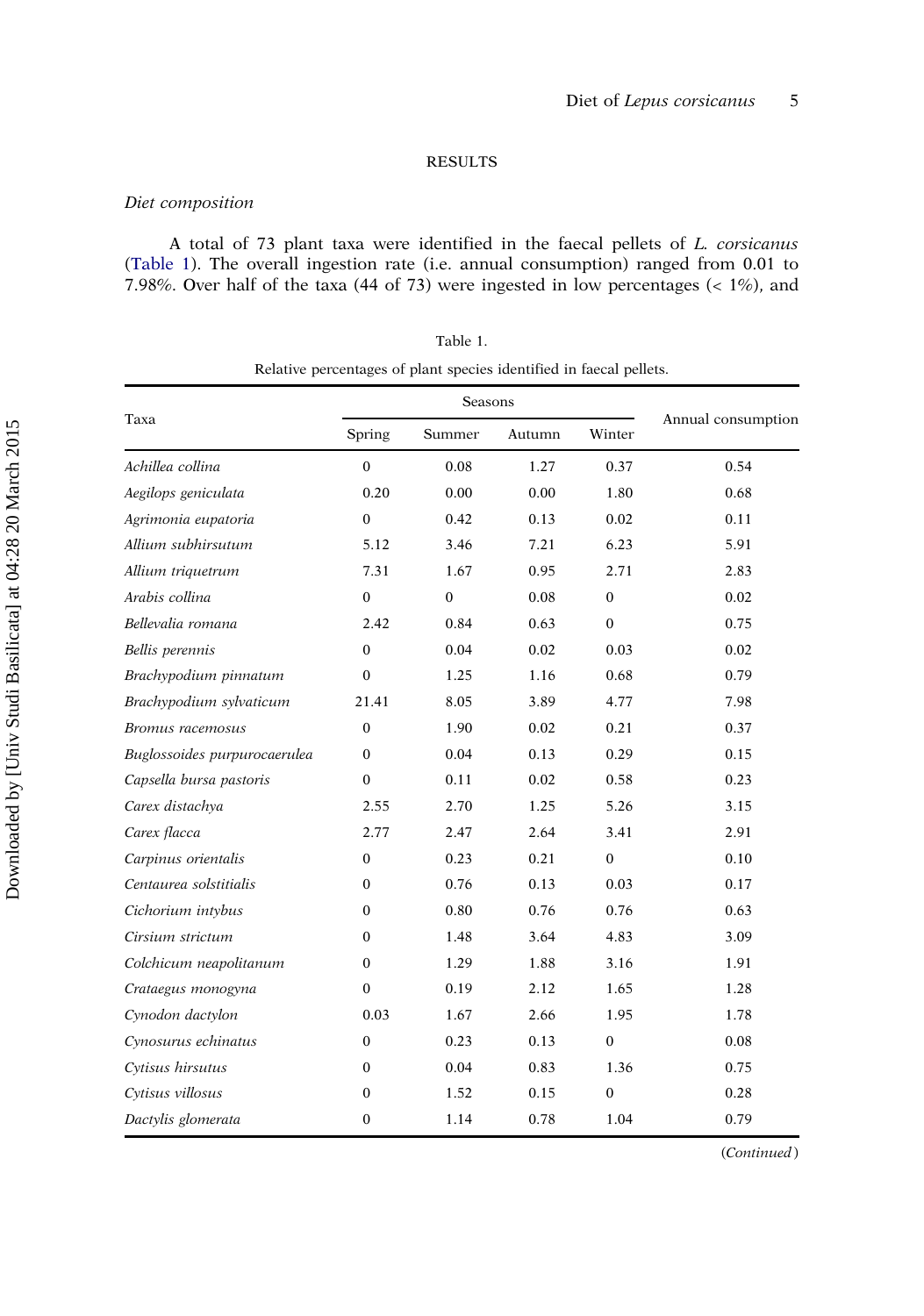### 6 P. Freschi et al.

|                          |                  | Seasons      |                |                  |                    |
|--------------------------|------------------|--------------|----------------|------------------|--------------------|
| Taxa                     | Spring           | Summer       | Autumn         | Winter           | Annual consumption |
| Daucus carota            | $\boldsymbol{0}$ | $\mathbf{0}$ | $\mathbf{0}$   | 0.03             | 0.01               |
| Dianthus vulturius       | $\theta$         | 0.30         | $\Omega$       | $\Omega$         | 0.05               |
| Eryngium campestre       | $\Omega$         | 0.34         | 0.09           | $\mathbf{0}$     | 0.08               |
| Festuca arundinacea      | 1.83             | 5.43         | 5.97           | 4.87             | 4.75               |
| Festuca heterophylla     | 7.18             | 4.14         | 0.97           | 1.70             | 2.83               |
| Fraxinus ornus           | $\mathbf{0}$     | $\mathbf{0}$ | $\overline{0}$ | 0.36             | 0.13               |
| Gagea lutea              | 2.09             | 0.99         | 0.15           | 0.06             | 0.60               |
| Geranium dissectum       | $\mathbf{0}$     | $\mathbf{0}$ | $\overline{0}$ | 0.24             | 0.09               |
| Gladiolus italicus       | $\mathbf{0}$     | 0.23         | 0.06           | $\boldsymbol{0}$ | 0.05               |
| Hermodactylus tuberosus  | 2.55             | $\bf{0}$     | 3.58           | 2.60             | 2.49               |
| Hypochoeris achyrophorus | 0.39             | 0.65         | 0.08           | 0.11             | 0.23               |
| Lathyrus digitatus       | $\boldsymbol{0}$ | 0.19         | 0.23           | $\boldsymbol{0}$ | 0.10               |
| Lathyrus jordanii        | $\mathbf{0}$     | 0.04         | 0.27           | 0.02             | 0.09               |
| Lathyrus venetus         | $\mathbf{0}$     | $\bf{0}$     | 0.19           | 0.02             | 0.06               |
| Leopoldia comosa         | 6.23             | 2.81         | 0.13           | 0.05             | 1.61               |
| Lolium perenne           | $\mathbf{0}$     | 3.50         | 5.73           | 1.46             | 2.82               |
| Lolium rigidum           | 1.93             | 1.82         | 0.40           | 1.93             | 1.44               |
| Luzula forsteri          | 3.69             | 1.29         | 2.09           | 0.63             | 1.73               |
| Malus sylvestris         | $\Omega$         | 0.84         | 1.19           | 0.89             | 0.82               |
| Melica ciliate           | $\mathbf{0}$     | 0.68         | 1.25           | $\boldsymbol{0}$ | 0.49               |
| Muscari atlanticum       | 2.09             | 1.82         | $\mathbf{0}$   | $\mathbf{0}$     | 0.65               |
| Muscari commutatum       | 0.03             | $\mathbf{0}$ | $\overline{0}$ | $\mathbf{0}$     | 0.01               |
| Muscari neglectum        | 2.35             | 1.18         | 0.09           | 0.11             | 0.67               |
| Olea europaea            | $\mathbf{0}$     | 0.04         | 0.02           | 0.32             | 0.13               |
| Ornithogalum excapum     | $\mathbf{0}$     | 0.72         | 0.87           | 1.05             | 0.76               |
| Phlomis herba venti      | $\mathbf{0}$     | $\bf{0}$     | 0.04           | $\boldsymbol{0}$ | 0.01               |
| Picris hieracioides      | 1.37             | 5.74         | 4.21           | 2.68             | 3.39               |
| Plantago lanceolata      | 2.97             | 1.67         | 2.60           | 2.24             | 2.39               |
| Plantago serraria        | 6.40             | 1.75         | 2.35           | 1.25             | 2.59               |
| Poa trivialis            | 0.91             | 1.25         | 1.38           | 4.91             | 2.55               |
| Prunella vulgaris        | 0.16             | 0.19         | 0.55           | 0.50             | 0.41               |
| Prunus spinosa           | $\mathbf{0}$     | 5.93         | 10.22          | 5.47             | 6.02               |
| Pyrus piraster           | $\mathbf{0}$     | 1.90         | 3.41           | 3.89             | 2.74               |

Table 1.

(Continued)

(Continued)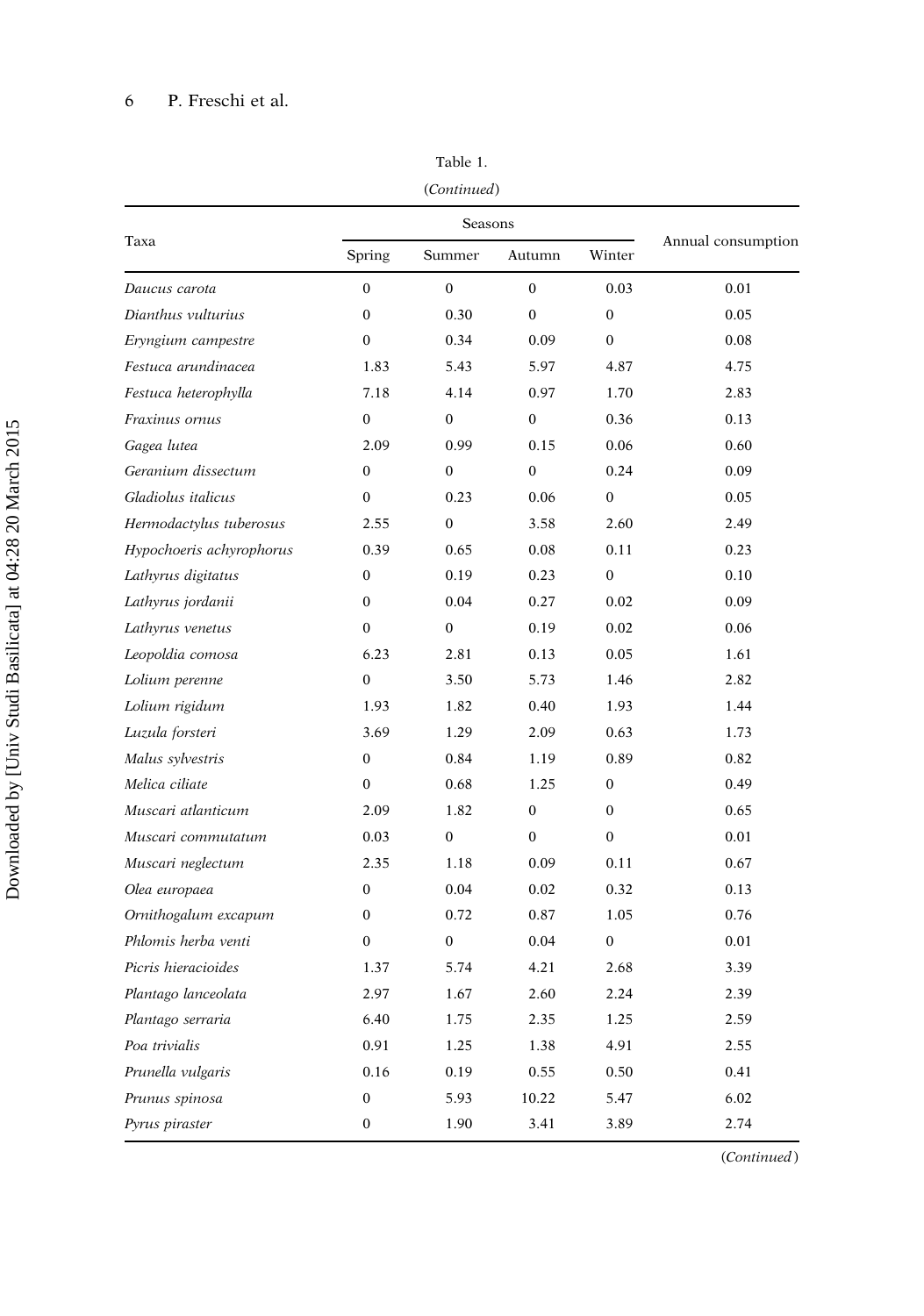| Taxa                    | Spring       | Summer           | Autumn   | Winter       | Annual consumption |
|-------------------------|--------------|------------------|----------|--------------|--------------------|
| Ouercus cerris          | $\mathbf{0}$ | 0.15             | 0.15     | 0.03         | 0.08               |
| Ranunculus repens       | $\mathbf{0}$ | 0.04             | 1.38     | 1.83         | 1.09               |
| Romulea bulbocodium     | 6.69         | 3.91             | 0.27     | 1.43         | 2.39               |
| Rosa canina             | $\mathbf{0}$ | 1.18             | 1.29     | 5.66         | 2.61               |
| Sanguisorba minor       | $\Omega$     | $\boldsymbol{0}$ | 0.02     | 0.11         | 0.05               |
| Sesleria autumnalis     | 2.94         | 1.98             | 0.63     | 0.39         | 1.16               |
| Silene alba             | $\mathbf{0}$ | 0.57             | 0.46     | 0.08         | 0.26               |
| Sorbus torminalis       | $\mathbf{0}$ | 1.22             | 1.90     | 2.56         | 1.69               |
| Spartium junceum        | 0.03         | 0.19             | 0.11     | 0.06         | 0.09               |
| Stachys officinalis     | $\mathbf{0}$ | $\mathbf{0}$     | 0.46     | $\mathbf{0}$ | 0.14               |
| Thymus longicaulis      | 2.28         | 1.29             | 0.53     | 0.37         | 0.90               |
| Trifolium angustifolium | 0.07         | $\mathbf{0}$     | $\Omega$ | 2.04         | 0.75               |
| Trifolium pratense      | 0.98         | 10.41            | 11.99    | 4.82         | 7.20               |
| Trifolium stellatum     | 3.04         | 1.25             | $\theta$ | 2.04         | 1.47               |
| Total                   | 100          | 100              | 100      | 100          | 100                |

Table 1.

(Continued)

represented 14.19% of the annual diet. The most consumed species were Brachypodium sylvaticum (7.98%), Trifolium pratense (7.20%), Prunus spinosa (6.02%), Allium subhirsutum (5.91%) and Festuca arundinacea (4.75%). Altogether, these six taxa accounted for 31.86% of the hare's diet.

The relative percentages of some taxa (e.g. Rosa canina, Pyrus piraster, Cirsium strictus, Poa trivialis, Colchicum neapolitanum, Sorbus torminalis, Ranunculus repens, Ornithogalum excapum, Buglossoides purpurocaerulea) progressively increased from spring to winter. Conversely, the consumption of *Leopoldia comosa*, *Luzula forsteri*, Thymus longicaulis and Sesleria autumnalis progressively decreased from spring to winter. For some taxa, the relative percentages progressively increased until summer (e.g. Prunella vulgaris, Spartium junceum, etc.) or autumn (e.g. T. pratense and F. arundinacea) but decreased thereafter. By contrast, the opposite trend was observed for certain taxa (e.g. F. heterophylla, A. triquetrum, Romulea bulbocodium and Lolium rigidum), since their relative percentages progressively decreased until autumn but increased in winter.

The smallest number of taxa (31) was detected in the faecal pellets collected in spring. All these taxa were shared with other seasons, with the exception of *Muscari commutatum*  $(0.03\%)$ . The most consumed species was B. sylvaticum  $(21.41\%)$ , followed by A. triquetrum (7.31%), F. heterophylla (7.18%), R. bulbocodium (6.69%) and Plantago serraria (6.40%). Altogether, these five plants constituted almost half of the hare's spring diet (48.99%). The remaining 26 taxa were minor contributors to the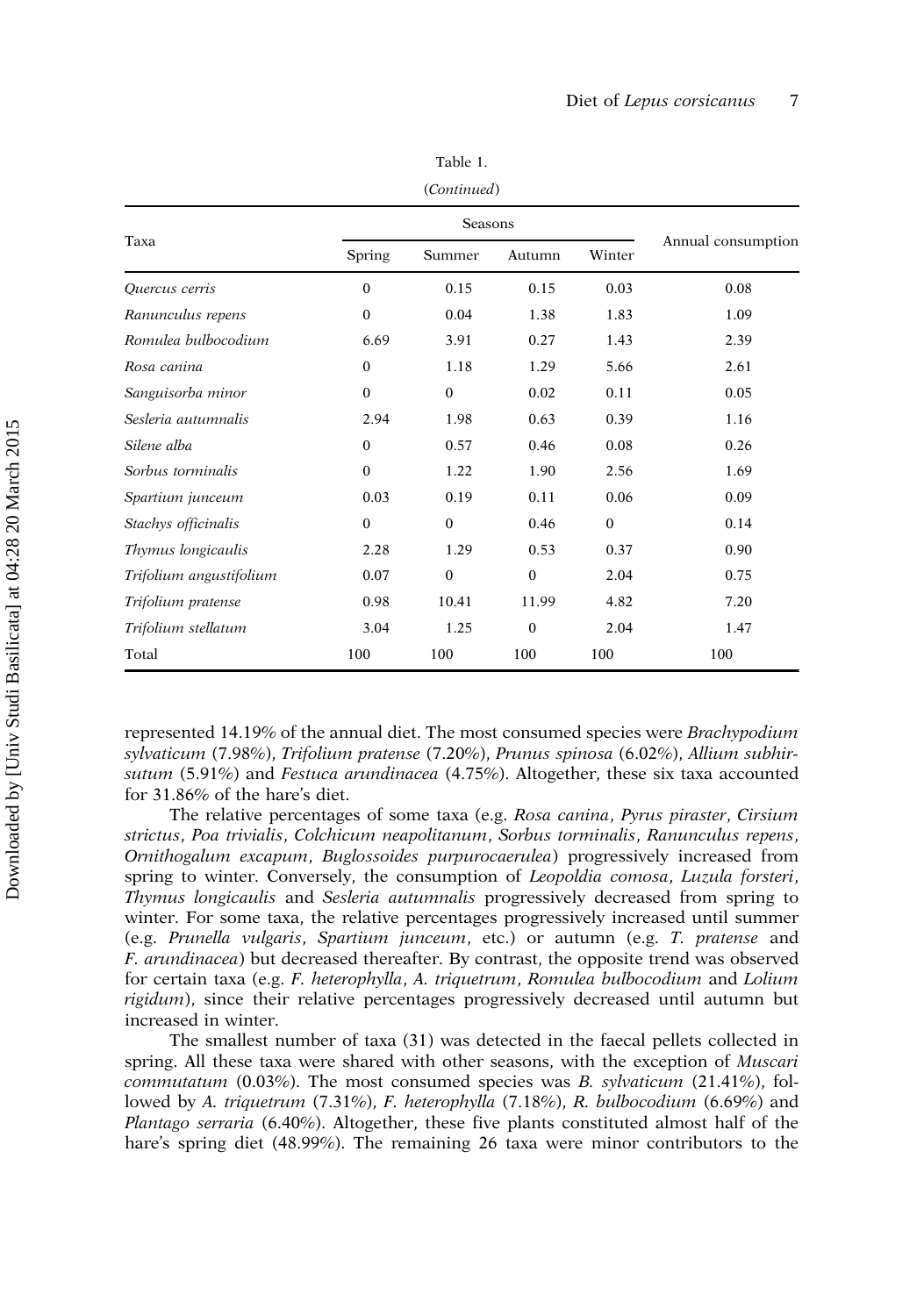spring diet, with rates ranging from 0.03 (e.g. Cynodon dactylon, etc.) to approx. 5–6% (e.g. L. comosa and A. subhirsutum).

Sixty-one taxa were identified in the summer diet, and only one, Dianthus vulturius (0.30%), was not shared with other seasons. Of all the plant species we found in this season, T. pratense and B. sylvaticum were the most consumed ones (10.41 and 8.05%, respectively). These plants, along with P. spinosa (5.93%), Picris hieracioides (5.74), F. arundinacea (5.43%) and F. heterophylla (4.14%), accounted for 39.70% of the summer diet.

The highest number of taxa (64) was detected in the autumn diet. Among them, Arabis collina (0.08), Phlomis herba venti (0.04) and Stachys officinalis (0.46%) were found only in this season. The following six taxa accounted for 45.33% of the autumn diet: T. pratense (11.99%), P. spinosa (10.22%), A. subhirsutum (7.21%), F. arundinacea (5.97%), Lolium perenne (5.73%) and P. hieracioides (4.21%).

For each of the 59 taxa identified in the winter diet, the ingestion rate was always less than 7%. Among the most consumed species, we note that A. subhirsutum (6.23%), Rosa canina (5.66%), P. spinosa (5.47%), and F. arundinacea (4.87%). Daucus carota (0.03%), Fraxinus ornus (0.36%) and Geranium dissectum (0.24%) were found only in the winter diet.

#### Seasonal variation in dietary diversity

As shown in Table 2, a small number of shared taxa was observed when comparing the spring diet with the other diets: values ranged from 26 (spring vs autumn) to 28 (spring vs winter). Conversely, over three quarters (79.45%) of all taxa were shared by summer and autumn diets. When comparing winter diet with autumn and summer diets, the rate of shared species was 72.60 and 69.86%, respectively.

[Fig. 2](#page-10-0) shows the results of n-MDS ordination with cluster overlay at a 65% similarity level. The generated two-dimensional stress value was 0.17, indicating a potentially useful representation of the data (CLARKE & WARWICK [2001;](#page-14-0) MCCUNE & GRACE [2002](#page-15-0)). In this figure can be seen a clear separation of two main groups of samples. Most of the spring samples and some of the summer samples are similar,

| Seasons |        | Taxa observed in<br>season A |       |                  | Taxa observed in<br>season B |                  | Taxa shared by<br>seasons |  |
|---------|--------|------------------------------|-------|------------------|------------------------------|------------------|---------------------------|--|
| A       | B      | $\boldsymbol{n}$             | $\%$  | $\boldsymbol{n}$ | $\%$                         | $\boldsymbol{n}$ | $\frac{a}{c}$             |  |
| Spring  | Summer | 31                           | 42.47 | 61               | 83.56                        | 27               | 36.99                     |  |
| Spring  | Autumn | 31                           | 42.47 | 64               | 87.67                        | 26               | 35.62                     |  |
| Spring  | Winter | 31                           | 42.47 | 59               | 80.82                        | 28               | 38.36                     |  |
| Summer  | Autumn | 61                           | 83.56 | 64               | 87.67                        | 58               | 79.45                     |  |
| Summer  | Winter | 61                           | 83.56 | 59               | 80.82                        | 51               | 69.86                     |  |
| Autumn  | Winter | 64                           | 87.67 | 59               | 80.82                        | 53               | 72.60                     |  |

Table 2.

| Summary results of taxa observed in each season and shared by seasons. |  |  |  |  |
|------------------------------------------------------------------------|--|--|--|--|
|                                                                        |  |  |  |  |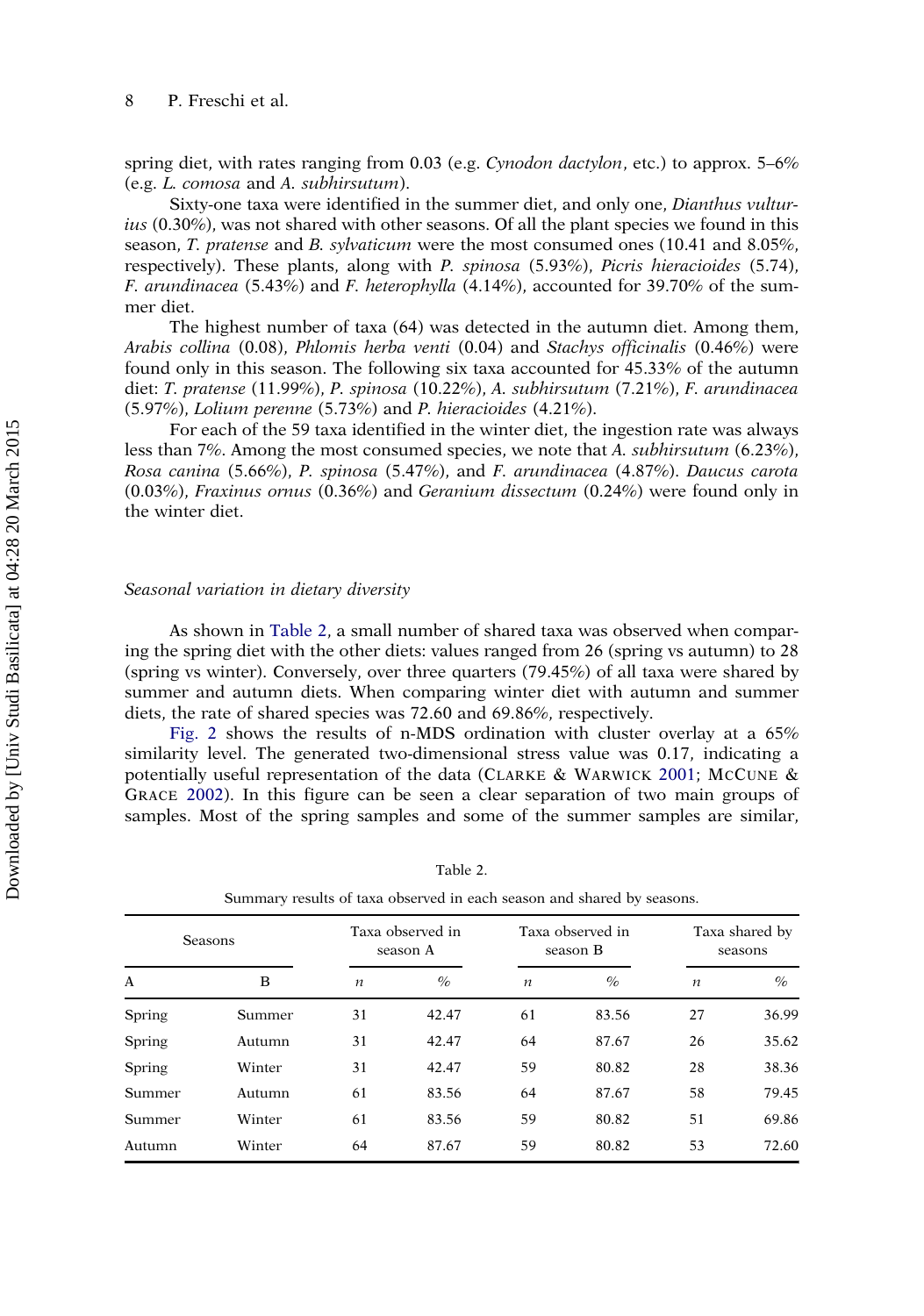<span id="page-10-0"></span>

Fig. 2. — Nonmetric multidimensional scaling (n-MDS) plot showing the similarity among seasonal samples, created using the Bray–Curtis resemblance matrix of species abundance data (fourth-root transformed). Overlaying clusters were defined at a 65% similarity level.

and form one group. Another group is formed by the winter samples and by most of the samples collected in the autumn season. This group is also formed by some summer samples.

The ANOSIM test detected significant differences among seasons (global  $R = 0.467$ ,  $P = 0.001$ ), and all pairwise comparisons of seasonal differences were significant (Table 3). The greatest differences in diet composition occurred between spring and autumn ( $R = 0.7482$ ,  $P = 0.001$ ), and between spring and winter ( $R = 0.7398$ ,

| able |  |  |
|------|--|--|
|      |  |  |

Summary results of one-way analysis of similarities (ANOSIM) analyses based on the Bray–Curtis resemblance matrix of species abundance data (fourth-root transformed).

| Comparison              | $R$ -value <sup>a</sup> | $P$ -value |
|-------------------------|-------------------------|------------|
| Season                  | Global $R = 0.467$      | 0.001      |
| Spring vs summer        | $0.4216*$               | 0.001      |
| Spring vs autumn        | $0.7482**$              | 0.001      |
| Spring vs winter        | $0.7398**$              | 0.001      |
| Summer <i>vs</i> autumn | 0.2146                  | 0.001      |
| Summer vs winter        | $0.3334*$               | 0.001      |
| Autumn vs winter        | $0.2866*$               | 0.001      |

 $^{\circ}$  The pairwise R values give absolute measure of how separated the seasons are.  $*$  $0.5 > R \ge 0.25$  = overlapping but somewhat different; \*\*  $0.75 > R \ge 0.5$  = overlapping but different; \*\*\*  $R \geq 0.75$  = well separated;  $R < 0.25$  = insufficiently different (CLARKE & GORLEY [2006\)](#page-14-0).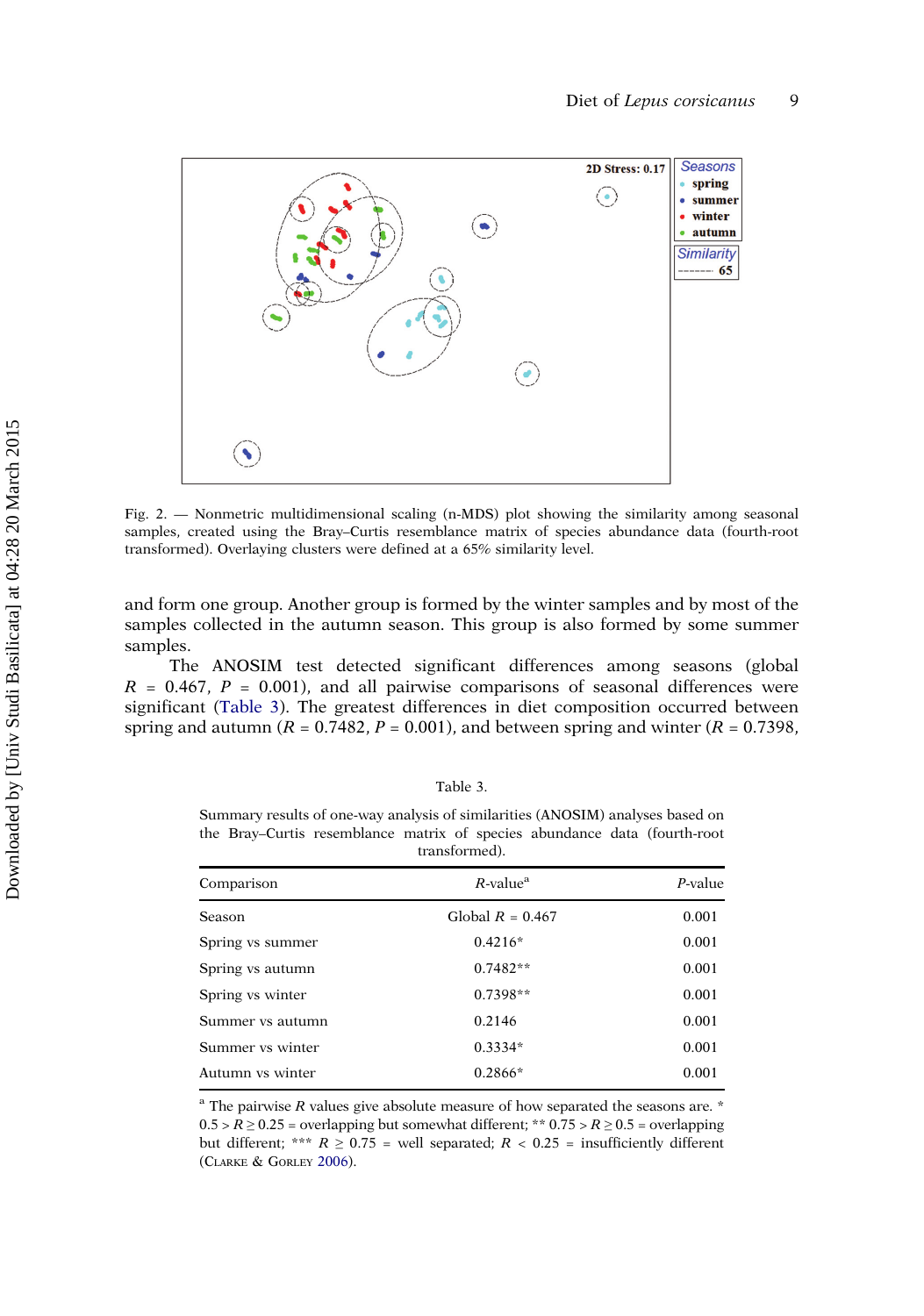$P = 0.001$ ). By contrast, the smallest difference was found between summer and autumn  $(R = 0.2146, P = 0.001)$ . The pairwise test also showed a moderate level of similarity between spring and summer  $(R = 0.4216, P = 0.001)$ .

The contributions of the most representative species to the seasonal dissimilarity of the hare's diet (i.e. SIMPER analysis) are presented in the supplemental online material (Tables S1–S6). Comparison of the spring and autumn diets showed an average dissimilarity of 71.22% with 44 taxa contributing 90.37% to the differentiation: the most important ones were P. spinosa (4.86%), T. pratense (4.40%), L. perenne (4.02%) and C. strictus (3.83%; Table S1). The spring and winter diets showed an average dissimilarity of 69.82% (Table S2), with 42 taxa being responsible for 90.96% of the differentiation. Among them, we find R. canina  $(4.17\%)$ , C. strictus  $(4.08\%)$ , P. spinosa (3.82%) and C. neapolitanum (3.6%). Forty-four taxa contributed 90.48% of the differentiation found between spring and summer diets (dissimilarity average = 64.13; Table S3). The species that contribute most to the dissimilarity between the two diets were T. pratense (3.86%), B. sylvaticum (3.07%), L. perenne (2.92%), A. triquetrum (2.82%), P. hieracioides (2.80%) and P. spinosa (2.77%). The remaining comparisons of seasonal diets showed a low average dissimilarity (see Tables S4–S6), with values ranging from 49.34 (autumn vs winter) to 55.52% (summer vs spring). Among other species, R. canina, C. strictus, P. spinosa, F. arundinacea, Poa trivialis and T. pratense appeared to be the most important discriminator ones.

#### DISCUSSION

The Italian hare has a very diversified diet, consuming plant parts from over 70 species. The number of plant taxa identified is higher than that reported by FRESCHI et al. [\(2014a](#page-14-0), [2014b\)](#page-14-0) for other sites situated within the same protected area. The study site chosen in the current study probably supports a greater richness and diversity of plant species, which would have permitted a broad-spectrum diet of the species. Although a high number of plant species was identified in the faeces of the Italian hare, over half of them were ingested in low percentages. This result is consistent with previous studies on this species of lagomorph (e.g. PAUPÉRIO & ALVES [2008;](#page-15-0) FRESCHI et al. [2014a](#page-14-0), [2014b](#page-14-0)) reporting that only a small fraction of the identified plants was ingested at high rates.

As for other Lepus spp. (e.g. L. arcticus in: KLEIN & BAY [1994](#page-15-0); L. californicus in: URESK [1978;](#page-16-0) JOHNSON & ANDERSON [1984;](#page-15-0) HOAGLAND [1992;](#page-15-0) L. europaeus in: FRYLESTAM [1986](#page-15-0); CHAPUIS [1990;](#page-14-0) WRAY [1992;](#page-16-0) PUIG et al. [2007;](#page-16-0) KONTSIOTIS et al. [2011](#page-15-0); L. flavigularis in: LORENZO et al. [2011;](#page-15-0) L. granatensis in: PAUPÉRIO & ALVES [2008](#page-15-0); L. starcki in: MEKONNEN et al. [2011](#page-15-0); L. t. hibernicus in: HEWSON & HINGE [1990](#page-15-0); TANGNEY et al. [1995](#page-16-0); WOLFE et al. [1996;](#page-16-0) DINGERKUS & MONTGOMERY [2001](#page-14-0)), the most frequently observed fragments in the Italian hare's faeces belong to herbaceous taxa. Plants like B. sylvaticum, T. pratense, A. subhirsutum and F. arundinacea occurred at high relative percentages throughout the year. However, the hare's diet also included the consumption of some high-value nutritive foods, such as fruits of P. spinosa, P. piraster and Malus sylvestris. Similarly, KONTSIOTIS et al. [\(2011](#page-15-0)) found the fruits of Malus sp., Pyrus sp. and Rubus sp. to be important contributors to the diet of L. europaeus from mountainous areas of northern Greece.

In the present study, we aimed to investigate whether the diet composition of the Italian hare differed significantly among seasons. The aim was achieved by employing statistical procedures that have been largely recommended thanks to their widespread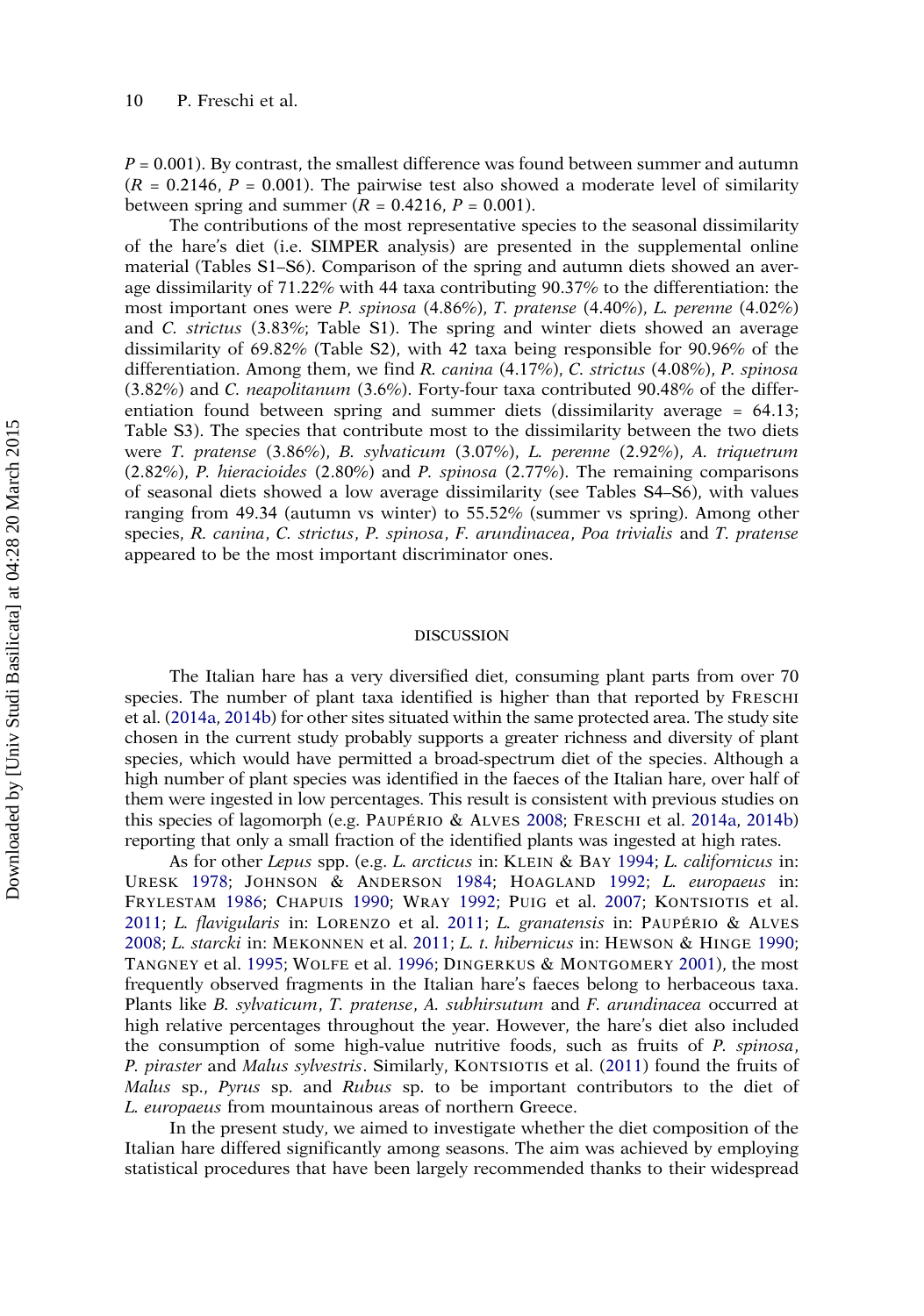validity and the comparative ease with which they can be understood (CLARKE & GORLEY [2006](#page-14-0)). Moreover, these procedures have been successfully applied to investigate dietary composition of different species, such as Chelonia mydas (ARTHUR & BALAZS [2008](#page-14-0)), Dasyurus maculatus (GLEN & DICKMAN [2006\)](#page-15-0), Lutra lutra (KLOSKOWSKI et al. [2013\)](#page-15-0), Ninox strenua (COOKE et al. [2006](#page-14-0)), Phalacrocorax carbo sinensis (EMMRICH & DÜTTMANN [2011\)](#page-14-0) and Patella caerulea (SANTINI et al. [2005\)](#page-16-0). ARTHUR & BALAZS [\(2008](#page-14-0): 214), in comparing the diets of Chelonia mydas from seven sites, defined n-MDS as 'useful in understanding the feeding ecology of other sea turtle populations and addressing issues such as variation between age classes, foraging location, or seasonal variation in feeding ecology'. To our knowledge, few studies have investigated the dietary composition of hares by applying these techniques. In a study on diet selection of L. europaeus from snowy mountainous of Australia (GREEN et al. [2013\)](#page-15-0), some of these techniques allowed a comparison of the assemblages of plant taxa fragments among seasons and years of collection.

By applying these techniques to the Italian hare's diet, we found significant differences in food habits across seasons. These result are consistent with those found in previous studies on other Lepus spp. (e.g. WOLFF [1978](#page-16-0); HOAGLAND [1992](#page-15-0); DINGERKUS & MONTGOMERY [2001;](#page-14-0) PUIG et al. [2007](#page-16-0); GREEN et al. [2013](#page-15-0)), and suggest that the seasonally varying proportions of plants in pellets may be related to such factors as plant phenology, abundance, palatability and nutritional quality.

As revealed by ANOSIM, in spring the diet was significantly different compared to other seasons. The analysis of its composition showed a lower number of identified taxa, most of which belonging to herbaceous plants (e.g. B. sylvaticum and A. triquetrum). It has been reported that herbivores specialise when resource levels are high, and generalise when they are low (WESTOBY [1974;](#page-16-0) BELOVSKY [1978](#page-14-0)). Given the abundant supply of food resources available at the site in this season, it can therefore be assumed that hares were specialised grazers on herbaceous plants during spring, probably to fulfil their energy and water requirements. Moreover, this is supported by the optimal foraging theory (MACARTHUR & PIANKA [1966](#page-15-0)), according to which a species attempts to maximise the use of forage resources to meet its requirements with benefits accruing to its reproductive fitness.

The feeding strategy adopted in spring also occurred in summer, which explains the moderate level of diet overlap that occurred between the two seasons. This pattern of diet similarity is clear in [Figure 2](#page-10-0) from n-MDS: some summer samples are included in the group formed by spring samples, albeit most of them are far distant from this group. SIMPER results indicated that the dissimilarity between spring and summer was mostly contributed by some herbaceous plants (e.g. T. pratense, B. sylvaticum and L. perenne) whose consumption was quite different between the seasons.

Overall, in summer there was a decrease in consumption of those herbaceous plants previously found in spring. These results agree with those observed in earlier studies on other Lepus sp. (HOMOLKA [1982](#page-15-0); CHAPUIS [1990;](#page-14-0) WRAY [1992;](#page-16-0) WOLFE et al. [1996](#page-16-0); PAUPÉRIO & ALVES [2008\)](#page-15-0). In a study on L. granatensis, PAUPÉRIO & ALVES [\(2008](#page-15-0)) also found in summer a decrease in consumption of grasses complemented by the ingestion of alternative plant groups. According to the authors, this feeding strategy could reflect an attempt to compensate for the lower quality (i.e. lower protein and water content) of some herbaceous plants available in this season, in order to maintain reproductive activity. This explanation may be extended to the Italian hare since, in the current study, the decrease in herbaceous plant consumption was offset by that of a higher number of plant taxa with higher protein content and digestibility (e.g. Compositae and Leguminosae), as well as of some fruits which begin to ripen in this season.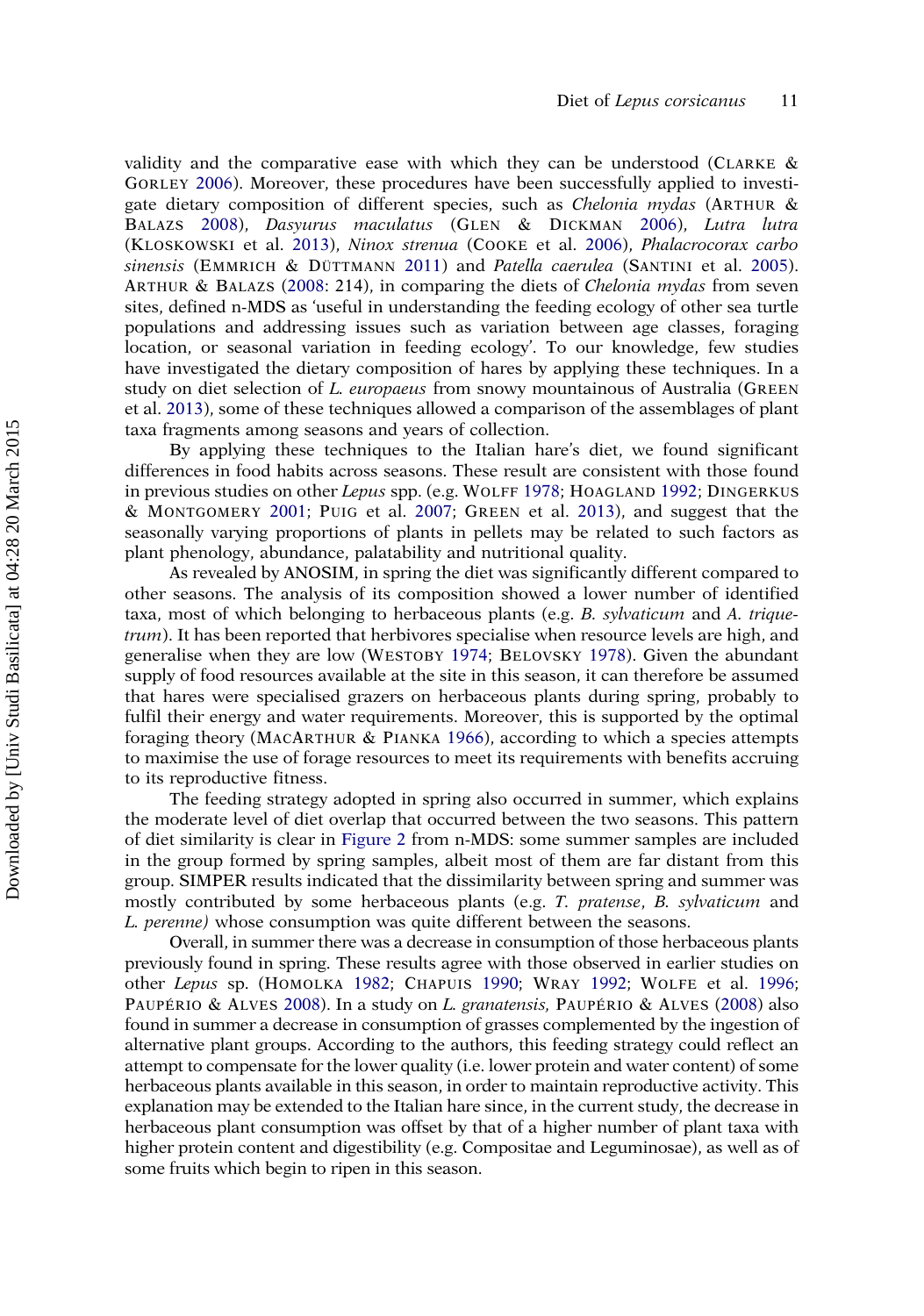Most of the plants identified in summer were also found in autumn: these two seasons shared over three quarters (> 79%) of all identified taxa. This high overlap is well represented in [Fig. 2,](#page-10-0) and it is also supported by ANOSIM and SIMPER results. The differences observed between the two seasons are due not only to the ingestion of new taxa (e.g. Hermodactylus tuberosus), but also to the variation in consumption of taxa shared by both seasons. For instance, the consumption of fruits (e.g. P. spinosa, P. piraster, Sorbus torminalis, etc.) was higher in autumn than that in summer, as consequence of a greater availability of ripe fruits in the site. Similarly, some succulent plants such as A. subhirsutum or some graminae (e.g. F. arundinacea, C. strictus, L. perenne) were browsed more in autumn than in summer.

A substantial overlap was also observed between the autumn and winter diets, since their samples along with some summer samples formed a single group in [Fig. 2](#page-10-0). Once again, the presence of a high number of plants shared by seasons has played a key role in calculating the degree of diet similarity. In contrast, the observed differences are due to the changes in availability of these plants from one season to another, and, hence, to their phenology. Plants like *Poa trivialis* or *T. stellatum* are good examples of such an interpretation: their consumption was low in summer and in autumn due to their senescence; by contrast, in winter these plants were in a regrowth stage, and were particularly rich in highly soluble cell contents (VAN SOEST [1982\)](#page-16-0). Given their high nutrition and palatability, these plants occurred at high relative percentages in winter samples.

The occurrence of herbage regrowth is strictly related to the weather conditions of the site, which are never so extreme and persistent as those featuring some mountain areas of northern Europe (HILTUNEN [2003](#page-15-0); RÖDEL et al. [2004\)](#page-16-0).

In conclusion, the current study confirms the generalistic behaviour of the Italian hare, as this lagomorph displays a varying degree of selectivity depending on temporal resource availability, and complements its diet opportunistically with fruits. The results obtained in this study also point to the importance of some plant taxa (e.g. B. sylvaticum, T. pratense, A. subhirsutum and F. arundinacea) as important food sources of the hare's diet. Further work needs to be done to establish whether the presence and availability of these plants in other areas could be helpful for identifying the elective habitats of this species and successfully releasing hares into them. Finally, the results of studies of such type should also be considered when designing the management objectives for nature conservation in habitat such as that described in this study (i.e. 6210). This kind of habitat is recognised by the EU as a priority habitat for high biodiversity and environmental protection because of the occurrence of rare and endangered species (CALACIURA & SPINELLI [2008\)](#page-14-0). Therefore, in some cases, the conservation initiative of the species could go hand in hand with the protection of habitat.

#### ACKNOWLEDGEMENTS

We would like to thank president R. Lombardi, director M. De Lorenzo and veterinarian E. Mallia at the Regional Park Gallipoli Cognato Piccole Dolomiti Lucane for their support.

#### SUPPLEMENTAL DATA

Supplemental data for this article can be accessed [here](http://dx.doi.org/10.1080/03949370.2015.1022906)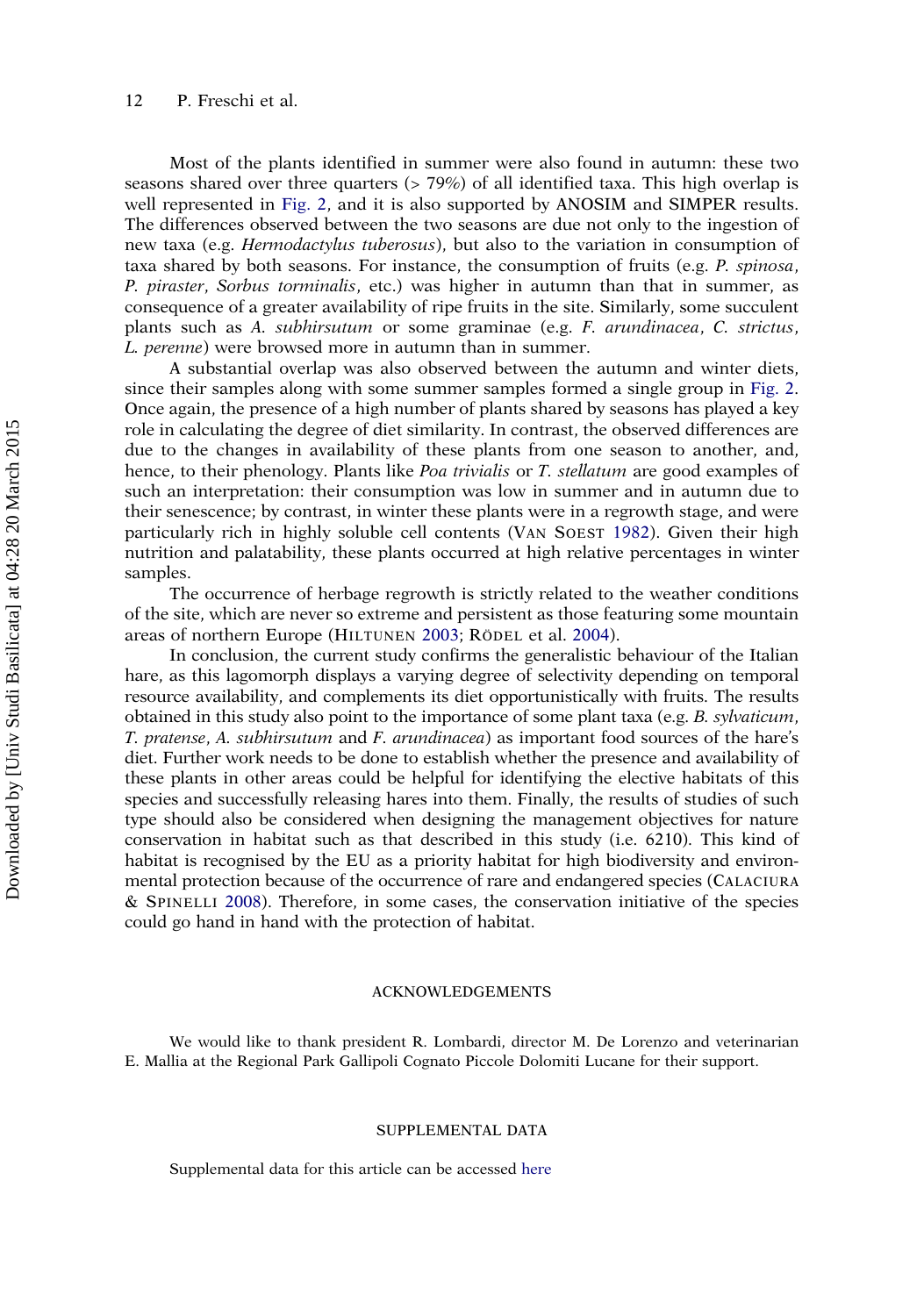#### **REFERENCES**

- <span id="page-14-0"></span>ANGELICI F.M. & LUISELLI L. 2001. Distribution and status of the critically endangered Apennine hare Lepus corsicanus De Winton, 1898 in continental Italy and Sicily. Oryx 35: 245–249. doi:[10.1017/S0030605300031914](http://dx.doi.org/10.1017/S0030605300031914).
- ANGELICI F.M., RANDI E., RIGA F. & TROCCHI V. 2008. Lepus corsicanus. In: IUCN 2013. IUCN Red List of Threatened Species (Version 2013.2. [www.iucnredlist.org](http://www.iucnredlist.org)).
- ARTHUR K.E. & BALAZS G.H. 2008. A comparison of immature green turtle (Chelonia mydas) diets among seven sites in the main Hawaiian Islands. Pacific Science 62: 205–217. doi:[10.2984/](http://dx.doi.org/10.2984/1534-6188(2008)62[205:ACOIGT]2.0.CO;2) [1534-6188\(2008\)62\[205:ACOIGT\]2.0.CO;2.](http://dx.doi.org/10.2984/1534-6188(2008)62[205:ACOIGT]2.0.CO;2)
- BAUMGARTNER L.L. & MARTIN A.C. 1939. Plant histology as an aid in squirrel food-habits studies. Journal of Wildlife Management 3: 266–268. doi:[10.2307/3796113](http://dx.doi.org/10.2307/3796113).
- BELOVSKY G.E. 1978. Diet optimization in a generalist herbivore: the moose. Theoretical Population Biology 14: 105–134. doi:[10.1016/0040-5809\(78\)90007-2.](http://dx.doi.org/10.1016/0040-5809(78)90007-2)
- CALACIURA B. & SPINELLI O. 2008. Management of Natura 2000 habitats. 6210 Semi-natural dry grasslands and scrubland facies on calcareous substrates (Festuco-Brometalia) (\*important orchid sites). European Commission, Technical Report 12/24, 1–42.
- CHAPUIS J.L. 1990. Comparison of the diets of two sympatric lagomorphs, Lepus europaeus (Pallas) and Oryctolagus cuniculus (L.) in an agroecosystem of the Ile-de-France. Zeitschrift für Saügertierkunde 55: 176–185.
- CLARKE K.R. 1993. Non-parametric multivariate analysis of changes in community structure. Australian Journal of Ecology 18: 117–143. doi:[10.1111/j.1442-9993.1993.tb00438.x.](http://dx.doi.org/10.1111/j.1442-9993.1993.tb00438.x)
- CLARKE K.R. & GORLEY R.N. 2006. PRIMER v6: user manual/tutorial. Plymouth, UK: Primer-E Ltd.
- CLARKE K.R. & WARWICK R.M. 2001. Change in marine communities: an approach to statistical analysis and interpretation. Plymouth, UK: Plymouth Marine Laboratory.
- CONTI F., ABBATE G., ALESSANDRINI A. & BLASI C. 2005. An annotated checklist of the Italian vascular flora. Rome: Palombi Editori.
- COOKE R., WALLIS R., HOGAN F., WHITE J. & WEBSTER A. 2006. The diet of powerful owls (Ninox strenua) and prey availability in a continuum of habitats from disturbed urban fringe to protected forest environments in south-eastern Australia. Wildlife Research 33: 199–206. doi:[10.1071/WR05058.](http://dx.doi.org/10.1071/WR05058)
- DANTAS-TORRES F., TESTINI G., DI GERONIMO P.M., LORUSSO V., MALLIA E. & OTRANTO D. 2011. Ticks infesting the endangered Italian hare *(Lepus corsicanus)* and their habitat in an ecological park in southern Italy. Experimental and Applied Acarology 53: 95–102. doi:[10.1007/s10493-010-9387-3](http://dx.doi.org/10.1007/s10493-010-9387-3).
- DE BATTISTI R., MIGLIORE S., MASUTTI L. & TROCCHI V. 2004. The diet of the Italian hare Lepus corsicanus on Etna Mountain, Sicily. In: Alves P.C. & Ferrand N., Eds. Second world lagomorph conference, abstract book. Portugal: CIBIO, Research Center in Biodiversity and Genetic Resources, University of Porto.
- DINGERKUS S.K. & MONTGOMERY W.I. 2001. The diet and landclass affinities of the Irish hare Lepus timidus hibernicus.. Journal of Zoology (London) 253: 233–240. doi:[10.1017/](http://dx.doi.org/10.1017/S0952836901000206) [S0952836901000206.](http://dx.doi.org/10.1017/S0952836901000206)
- DUSI J.L. 1949. Methods for the determination of food habits by plant microtechniques and histology and their application to cottontail rabbit food habits. Journal of Wildlife Management 13: 295–298. doi:[10.2307/3795871.](http://dx.doi.org/10.2307/3795871)
- EMMRICH M. & DÜTTMANN H. 2011. Seasonal shifts in diet composition of Great Cormorants Phalacrocorax carbo sinensis foraging at a shallow eutrophic inland lake. Ardea 99: 207–216. doi:[10.5253/078.099.0211](http://dx.doi.org/10.5253/078.099.0211).
- FRESCHI P., FASCETTI S., MUSTO M., MALLIA E., BLASI A.C., COSENTINO C. & PAOLINO R. 2014a. Diet of the Apennine hare in a southern Italy regional park. European Journal of Wildlife Research 60: 423–430. doi:[10.1007/s10344-014-0799-y](http://dx.doi.org/10.1007/s10344-014-0799-y).
- FRESCHI P., FASCETTI S., MUSTO M., MALLIA E., COSENTINO C. & PAOLINO R. 2014b. Diet of the Italian hare *(Lepus corsicanus)* in a semi-natural landscape of southern Italy. Mammalia. doi:[10.1515/mammalia-2013-0117.](http://dx.doi.org/10.1515/mammalia-2013-0117)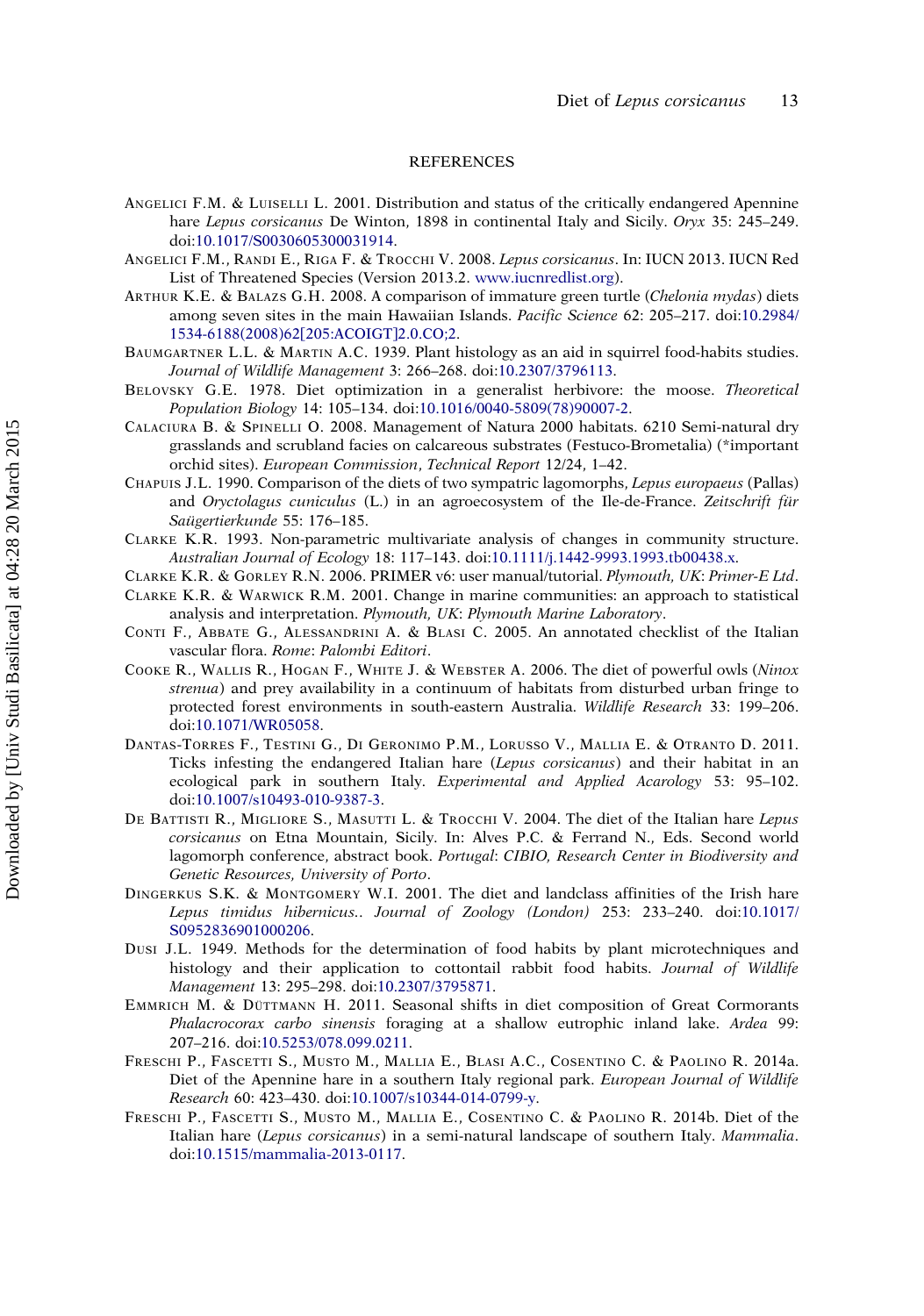- <span id="page-15-0"></span>FRYLESTAM B. 1986. Agricultural land use effects on the winter diet of Brown hares (Lepus europaeus Pallas) in southern Sweden. Mammal Review 16: 157–161. doi:[10.1111/](http://dx.doi.org/10.1111/j.1365-2907.1986.tb00037.x) [j.1365-2907.1986.tb00037.x](http://dx.doi.org/10.1111/j.1365-2907.1986.tb00037.x).
- GLEN A.S. & DICKMAN C.R. 2006. Diet of the spotted-tailed quoll (Dasyurus maculatus) in eastern Australia: effects of season, sex and size. Journal of Zoology 269: 241-248.
- GREEN K., DAVIS N.E., ROBINSON W.A., MCAULIFFE J. & GOOD R.B. 2013. Diet selection by European hares (Lepus europaeus) in the alpine zone of the snowy mountains, Australia. European Journal of Wildlife Research 59: 693–703. doi:[10.1007/s10344-013-0723-x](http://dx.doi.org/10.1007/s10344-013-0723-x).
- HEWSON R. & HINGE M.D.C. 1990. Characteristics of home range of Mountain hare. Journal of Applied Ecology 27: 651–666. doi:[10.2307/2404309.](http://dx.doi.org/10.2307/2404309)
- HILTUNEN M. 2003. Feeding intensity of mountain hares (Lepus timidus) during winter in Finland. Mammalian Biology 68: 48–52.
- HOAGLAND D.B. 1992. Feeding ecology of an insular population of the black-tailed jackrabbit (Lepus californicus) in the Gulf of California. Southwestern Naturalist 37: 280–286. doi:[10.2307/3671870.](http://dx.doi.org/10.2307/3671870)
- HOLECHEK J.L., VAVRA M. & PIEPER R.D. 1982. Botanical composition determination of range herbivore diets: a review. Journal of Rangeland Management 35: 309-315. doi:[10.2307/](http://dx.doi.org/10.2307/3898308) [3898308](http://dx.doi.org/10.2307/3898308).
- HOMOLKA M. 1982. The food of Lepus europaeus in a meadow and woodland complex. Folia Zoologica 31: 243–253.
- JOHNSON R.D. & ANDERSON J.E. 1984. Diets of black-tailed jackrabbits in relation to population density and vegetation. Journal of Rangeland Management 37: 79-83. doi:[10.2307/3898830](http://dx.doi.org/10.2307/3898830).
- KLEIN D.R. & BAY C. 1994. Resource partitioning by mammalian herbivores in the high Arctic. Oecologia 97: 439–450. doi:[10.1007/BF00325880.](http://dx.doi.org/10.1007/BF00325880)
- KLOSKOWSKI J., RECHULICZ J. & JARZYNOWA B. 2013. Resource availability and use by Eurasian otters Lutra lutra in a heavily modified river-canal system. Wildlife Biology 19: 439-451. doi:[10.2981/12-104](http://dx.doi.org/10.2981/12-104).
- KONTSIOTIS V.J., TSIOMPANOUDIS A.C. & BAKALOUDIS D.E. 2011. The influence of habitat structure on the European brown hare Lepus europaeus food habits in mountainous areas of northern Greece. Mammalia 75: 389–394. doi:[10.1515/MAMM.2011.050.](http://dx.doi.org/10.1515/MAMM.2011.050)
- LO VALVO M., BARERA A. & SEMINARA S. 1997. Biometria e status della lepre appenninica (Lepus corsicanus, deWinton 1898) in Sicilia. Il Naturalista Siciliano 21: 67–74 (in Italian).
- LORENZO C., CARRILLO-REYES A., GÓMEZ-SÁNCHEZ M., VELÁZQUEZ A. & ESPINOZA E. 2011. Diet of the endangered Tehuantepec jackrabbit, Lepus flavigularis. Therya 2: 67–76. doi:[10.12933/](http://dx.doi.org/10.12933/therya-11-33) [therya-11-33](http://dx.doi.org/10.12933/therya-11-33).
- MACARTHUR R.H. & PIANKA E.R. 1966. On optimal use of a patchy environment. The American Naturalist 100: 603–609. doi:[10.1086/282454.](http://dx.doi.org/10.1086/282454)
- MAIA M., REGO F. & MACHADO F.S. 2003. Determining optimal sampling schemes to study red deer diets by fecal analysis. Silva Lusitana 11: 91-99.
- MCCUNE B. & GRACE J.B. 2002. Analysis of ecological communities. Gleneden Beach, Oregon: MjM Software Design.
- MEKONNEN T., YABA M., BEKELE A. & MALCOLM J. 2011. Food selection and habitat association of Starck's hare (Lepus starcki Petter, 1963) in the Bale mountains national park, Ethiopia. Asian Journal of Applied Science 4: 728–734. doi:[10.3923/ajaps.2011.728.734.](http://dx.doi.org/10.3923/ajaps.2011.728.734)
- PALACIOS F. 1989. Biometric and morphologic features of the species of the genus Lepus in Spain. Mammalia 73: 227–264.
- PALACIOS F. 1996. Systematic of the indigenous hares of Italy traditionally identified as Lepus europaeus Pallas, 1778 (Mammalia: Leporidae). Bonn Zoological Bulletin 46: 59–91.
- PAUPÉRIO J. & ALVES P.C. 2008. Diet of the Iberian hare *(Lepus granatensis)* in a mountain ecosystem. European Journal of Wildlife Research 54: 571–579. doi:[10.1007/s10344-008-](http://dx.doi.org/10.1007/s10344-008-0181-z) [0181-z.](http://dx.doi.org/10.1007/s10344-008-0181-z)
- PIERPAOLI M., RIGA F., TROCCHI V. & RANDI E. 1998. Analisi della variabilità genetica in popolazioni di Lepus corsicanus e L. europaeus. In: Associazione Teriologica Italiana, Eds. II Congresso Italiano di Teriologia. Book of abstracts. Varese, Italy: Università degli Studi dell'Insubria. (in Italian).